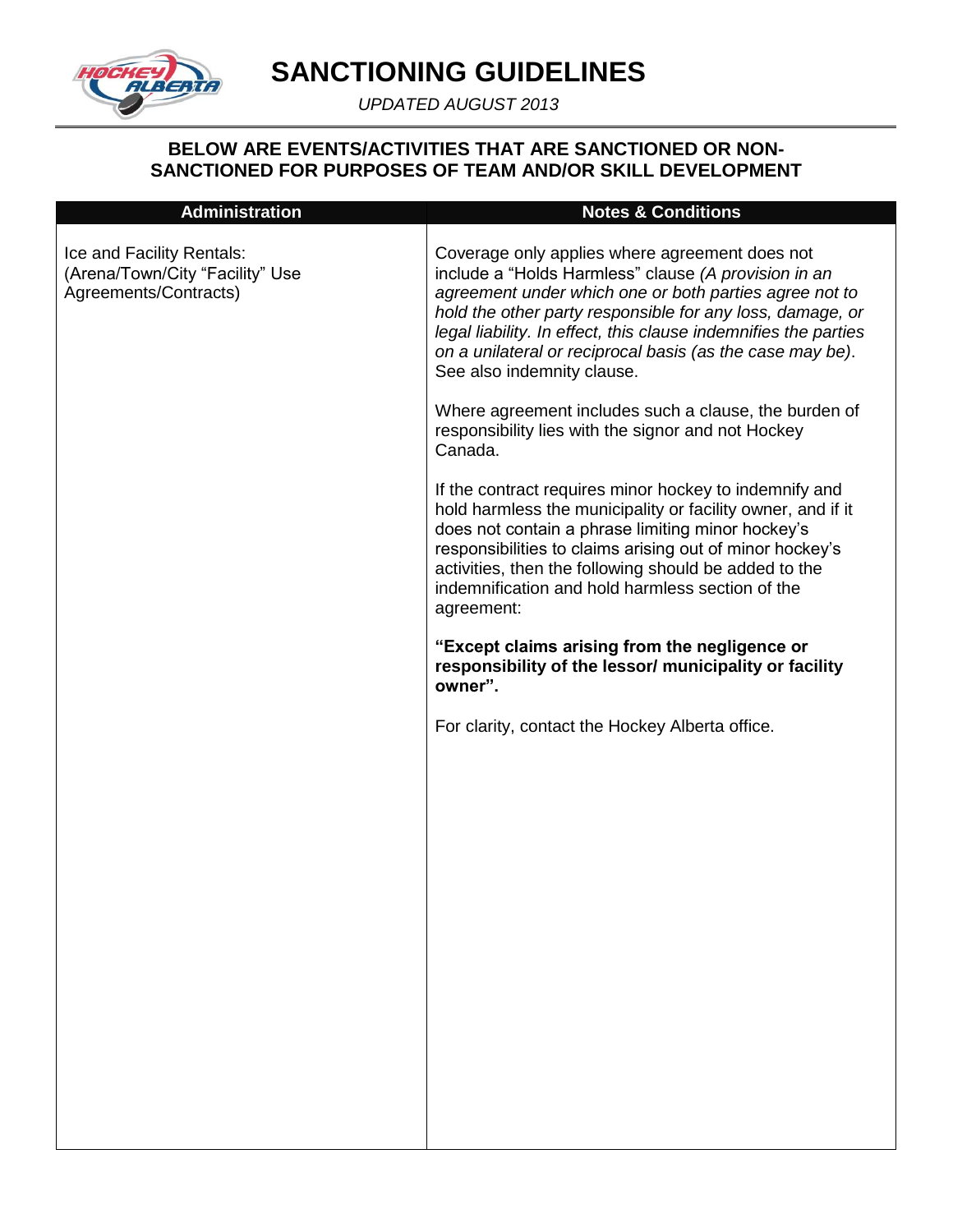

| <b>Events that ARE Sanctioned: On-Ice</b>                                                        | <b>Notes &amp; Conditions</b>                                                                                                                                                                                                                                                                                                       |
|--------------------------------------------------------------------------------------------------|-------------------------------------------------------------------------------------------------------------------------------------------------------------------------------------------------------------------------------------------------------------------------------------------------------------------------------------|
| <b>Exhibition Games</b><br>(including international)                                             | 1. Must be submitted to the branch.<br>2. Both teams must be properly registered;<br>3. Full equipment is to be worn<br>4. Registered officials must be used to officiate;<br>5. Where a game is between a male and a<br>female team body checking is not permitted.<br>MHA's use the online sanctioning process                    |
| Canadian University and College Teams' /<br><b>High School Hockey</b>                            | Properly registered programs, teams, and participants<br>are sanctioned.                                                                                                                                                                                                                                                            |
| Games vs.<br>Canada's National Team                                                              | These events are conducted under the guidelines of<br>Hockey Canada and the Branch hosting the event.                                                                                                                                                                                                                               |
| <b>Celebrity Hockey Games / Benefit</b><br>Games                                                 | Only with respect to insuring the players and volunteers<br>that are registered with the Branch. It will not cover non<br>Hockey Canada participants such as the celebrities.                                                                                                                                                       |
| Tournaments                                                                                      | Must be sanctioned by the Branch<br>MHA's use the online sanctioning process                                                                                                                                                                                                                                                        |
| 3 on 3, 4 on 4 Events & All Star Games                                                           | All participating participants must be registered with<br>the branch.<br>All Star games must be officiated by registered<br>officials.<br>3 on 3 or 4 on 4 events may be controlled /<br>officiated by registered volunteers (ie. coaches,<br>trainers, managers). Risk management (ie. safety,<br>equipment) must be incorporated. |
| Hockey Canada Teams vs.<br><b>USA Hockey Teams</b>                                               | Must be sanctioned teams                                                                                                                                                                                                                                                                                                            |
| Elite Hockey (AAA) Off-Season<br>(May, June, July)<br><b>Evaluation &amp; Conditioning Camps</b> | All aspects of the camp would have to be submitted to<br>the Branch to ensure that all players and personnel are<br>registered within the Branch, and that all conditioning<br>activities were stated on the request for insurance.<br>Activities such as pre try out conditioning camps can be<br>approved.                        |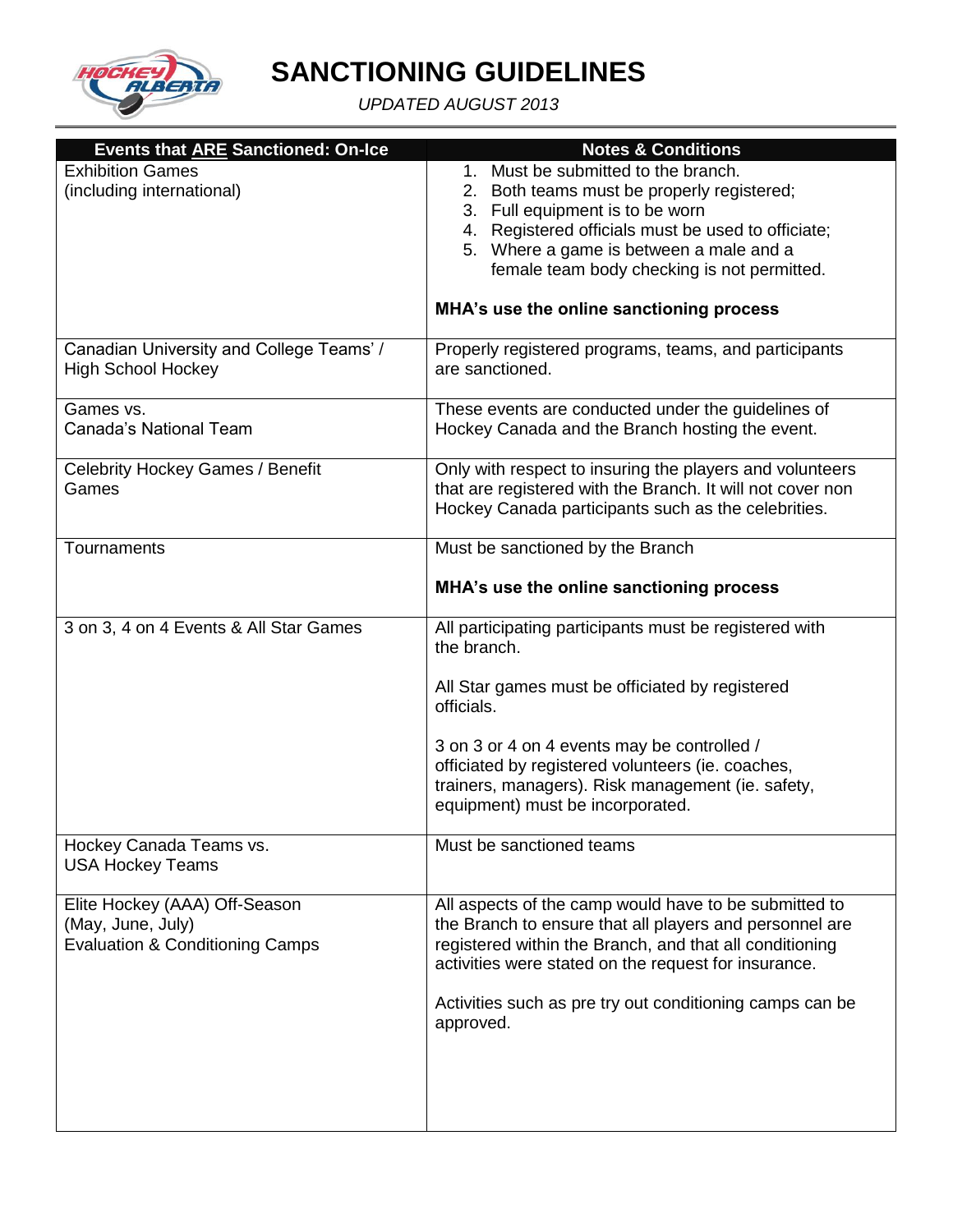

| <b>Events that ARE Sanctioned: Off-Ice</b>                                                                 | <b>Notes &amp; Conditions</b>                                                                                                                                                                                                                                                                                                                                                                                                                     |
|------------------------------------------------------------------------------------------------------------|---------------------------------------------------------------------------------------------------------------------------------------------------------------------------------------------------------------------------------------------------------------------------------------------------------------------------------------------------------------------------------------------------------------------------------------------------|
| Fundraising or year-end event (i.e. banquet,<br>silent auction) without alcohol.                           | The event must be solely organized by the team or<br>association. Approval of such events would be liability<br>protection only.                                                                                                                                                                                                                                                                                                                  |
|                                                                                                            | Hockey Canada's insurance policy isn't designed to<br>sanction parties.                                                                                                                                                                                                                                                                                                                                                                           |
| Fundraising or year-end event (i.e. banquet,<br>silent auction) with alcohol.                              | Facility ownership must be responsible for the serving of<br>alcohol and only serve to persons over the age of 18.<br>Facility ownership must obtain all required permits to buy<br>and sell alcohol. Events being held on a continuous<br>basis will not be considered.                                                                                                                                                                          |
|                                                                                                            | Approval of such events would be liability protection only.                                                                                                                                                                                                                                                                                                                                                                                       |
|                                                                                                            | Hockey Canada's insurance policy isn't designed to<br>sanction parties.                                                                                                                                                                                                                                                                                                                                                                           |
| Dryland Training for registered participants /<br><b>Conditioning Camps for registered</b><br>participants | Activities completed as a team for skill development<br>purposes are sanctioned. All activities require that all<br>players and personnel are registered on the Team, with<br>the Branch. Playing other sports such as basketball and<br>soccer against other groups / teams, are not acceptable<br>activities as the Hockey Canada insurance policy is not<br>designed to cover other sports.<br>Risk Management must (ie. Equipment, safety) be |
|                                                                                                            | incorporated into all dryland activities.                                                                                                                                                                                                                                                                                                                                                                                                         |
| Pre-Game / Practice Warm-Up                                                                                | Activities that take place at or near a rink pre or post<br>game / practice are considered warm-up activities, and<br>will be covered under the game / practice itself, therefore<br>are sanctioned.                                                                                                                                                                                                                                              |
|                                                                                                            | Proper Risk Management must be incorporated into all<br>warm up activities.                                                                                                                                                                                                                                                                                                                                                                       |
| Development Seminars / Programs<br>(ex. Coaching Clinics, Skill Camps)                                     | Those that are directly operated by the Branch, related to<br>the activities of the Branch, would be sanctioned.                                                                                                                                                                                                                                                                                                                                  |
| Mall Display and/or Mall Registration Booth.                                                               | Requires appropriate supervision and risk management<br>if registered players are involved.                                                                                                                                                                                                                                                                                                                                                       |
| Gambling, Lotteries (50/50, Raffle Tickets).                                                               | Activity must comply with municipal and provincial<br>legislation.                                                                                                                                                                                                                                                                                                                                                                                |
|                                                                                                            | Only liability is covered, not the prizes themselves.                                                                                                                                                                                                                                                                                                                                                                                             |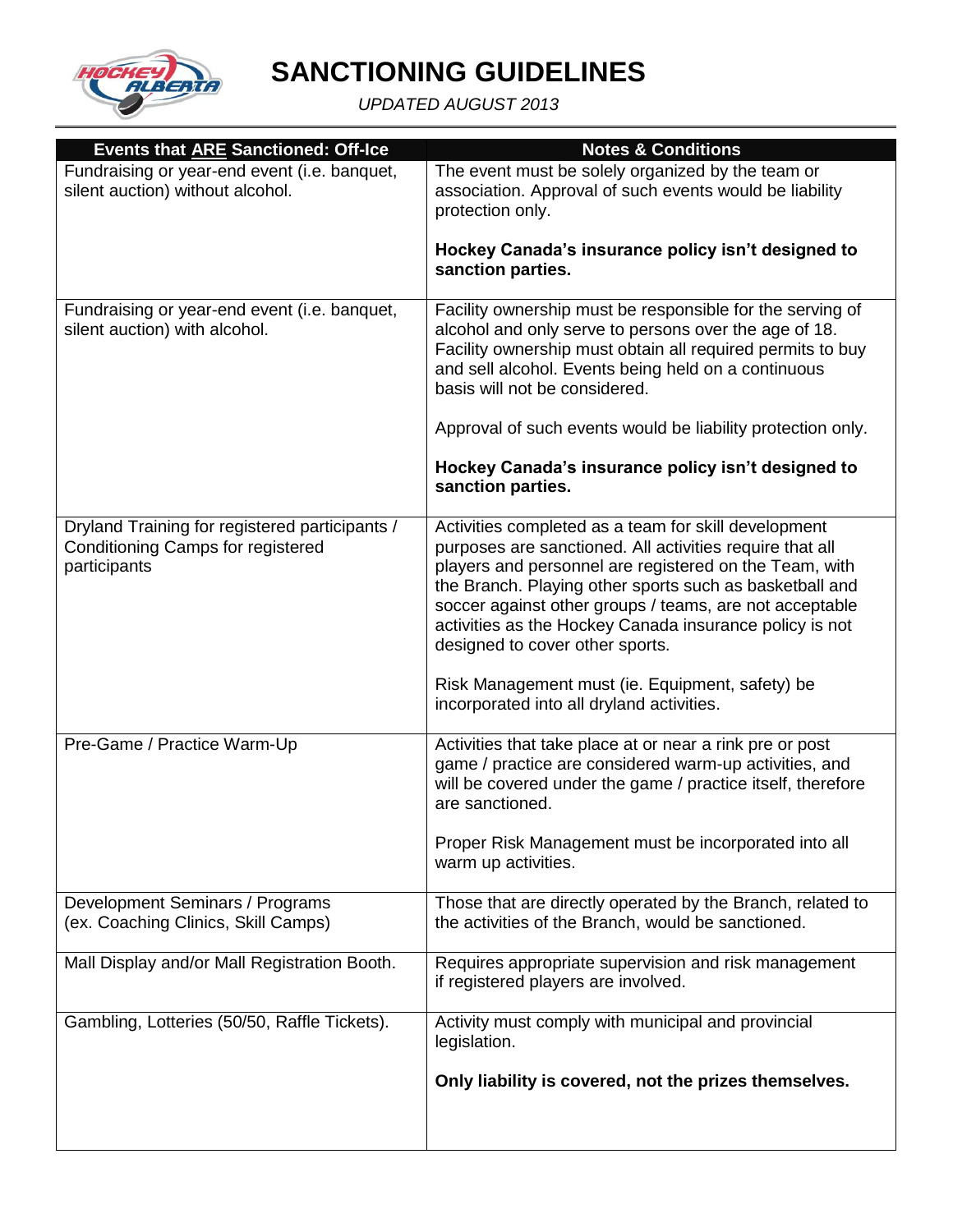

| Door-to-Door Selling, personal fundraising,<br>cookies, candy bars, etc.                                                    | Door-to-door sales are permitted only with appropriate<br>supervision to reduce the risk of young players entering<br>the homes of unknown persons.<br>Only liability is covered, not the prizes themselves.                                                                               |
|-----------------------------------------------------------------------------------------------------------------------------|--------------------------------------------------------------------------------------------------------------------------------------------------------------------------------------------------------------------------------------------------------------------------------------------|
| <b>Snack Bar, Concessions</b>                                                                                               | Snack Bar operators should be appropriately trained.<br>Registered participants under the age of 16 are not<br>permitted to use deep fryers. Deep fryers must comply<br>with local fire code and inspections.                                                                              |
| Bottle drives, tree sales, donation drives, car<br>wash, bake sales                                                         | Requires appropriate supervision and risk management<br>to prevent injury to participants.<br>Only liability is covered, not the prizes themselves.                                                                                                                                        |
| <b>Bingos</b>                                                                                                               | These are acceptable taking into consideration the<br>selling of alcohol and Provincial laws.                                                                                                                                                                                              |
| Skating on rivers, ponds, or outdoor<br>rinks as a team of registered<br>participants                                       | Activities that take place on or near a river, pond, or<br>outdoor rink will need specific guidelines with respect to<br>safety and risk management, including an Emergency<br>Action Plan and adequate supervision of participants<br>involved.                                           |
| <b>Private Hockey Schools</b>                                                                                               | Private hockey schools are not members of Hockey<br>Canada / the Branch. Insurance coverage cannot be<br>extended even in cases where the local association<br>wishes to coordinate a summer hockey school.                                                                                |
| Private Training under private contractor<br>(private or local fitness centre, training<br>centre, local Recreation Centre) | If a team is in a private facility using a private contractor<br>for training, the event is not sanctioned (coverage should<br>fall under contractor). Insurance policy must be provided<br>by the contractor/company.<br>Private groups are not covered under Hockey Canada<br>Insurance. |
| Dinner / Activities while attending a<br>tournament.                                                                        | If away at a tournament, the tournament sanction will<br>cover things within reason while they are away, with<br>appropriate supervision.                                                                                                                                                  |
| Special event that occurs in one zone,<br>but is operated and sanctioned by<br>another                                      | Doesn't matter where the event takes place, as long as<br>the appropriate risk management tactics are<br>incorporated.                                                                                                                                                                     |